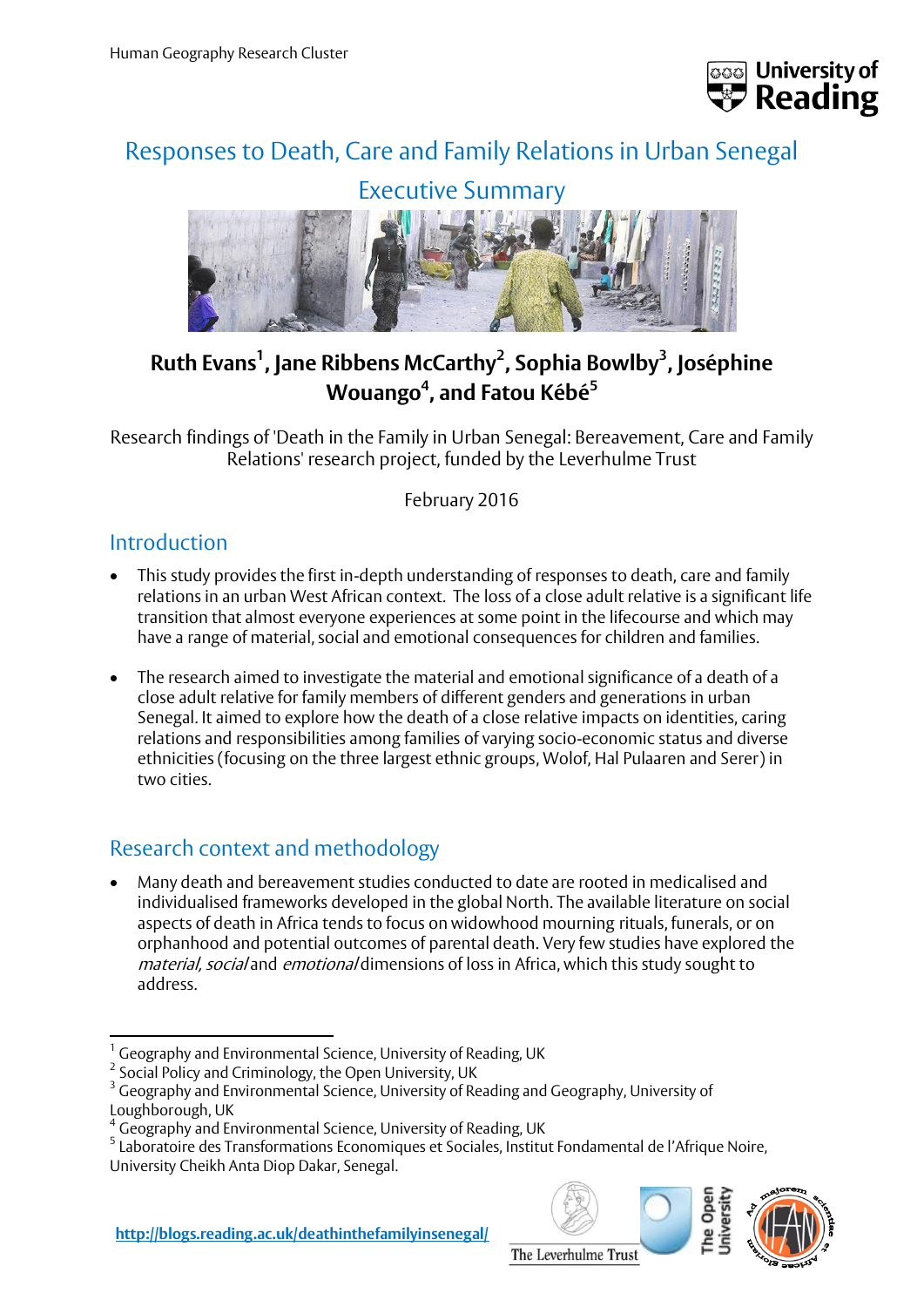- Urban Senegal provides a complex social milieu where religious and cultural practices and processes of urbanisation shape family life and responses to death (Evans, 2015). This study focuses on Dakar, where over 3 million people or half of all urban residents lived in 2013 and Kaolack, a major, but much smaller city, with a population of 338,760, located in the groundnut producing region (ANSD, 2014).
- We draw on a feminist ethic of care and concepts of responses to death and continuing bonds, to analyse the material, social and emotional dimensions of the death of an adult relative. We aim to adopt a reflexive approach and balance the multiple, sometimes conflicting, voices of participants, the researchers and the perspectives represented within theories and frameworks which researchers bring to the study (Mauthner and Doucet, 2008).
- A qualitative methodology, informed by an ethic of care, was considered most appropriate. A diverse sample of thirty families (15 in Dakar, 15 in Kaolack) was recruited and in-depth interviews were conducted with 59 family members, including children and youth, middle and older generation adults. Four focus groups were conducted with 24 women and youth in the selected, contrasting neighbourhoods (one central and one peripheral in each city). Semi-structured interviews were also conducted with 23 local and religious leaders, nongovernmental organisations, municipal and City Council representatives, in addition to government and INGO representatives working on social protection at national level.
- As part of the participatory dissemination process, six workshops were held in the selected neighbourhoods with 45 participants (27 young people, and 18 middle and older generation adults) who had participated in family interviews or focus groups. Two policy workshops were facilitated (one in Dakar, one in Kaolack) with29 government and non-governmental representatives and Islamic and local leaders. Workshops presented the key findings, discussed particular issues in more depth and used a participatory ranking exercise to gain participants' views about priorities to improve policy and practice.

## Research findings

### Family relations, care and narratives of a family death

- In the urban context of economic pressures, large multi-generational households and sometimes poor living standards, the family in the largest sense (including neighbours), and associated moral values and reciprocal practices of *solidarité*, were crucial to participants' survival, life chances and social status.
- Care of sick, elderly and dying relatives was often gendered, with men regarded as more responsible for the financial costs of medical treatment and women and girls regarded as more responsible for practical care-giving and domestic work. However, such gender norms were not necessarily followed; many female relatives paid for medical costs and some men were involved in practical care-giving for sick female relatives and children.
- The largest number of interviewees had lost a husband (15 interviewees), a mother (15 interviewees) or a father (10 interviewees). Most of these relatives had died in middle or older age. While some used medical terms to describe their relative's illness, others drew on a range of embodied accounts of illness (physical symptoms) or other events leading up to the death. A significant proportion, particularly young people, however, did not specify the illness or did not know what illness their relative had experienced, with a strong sense that a physical 'cause' was not necessarily sought.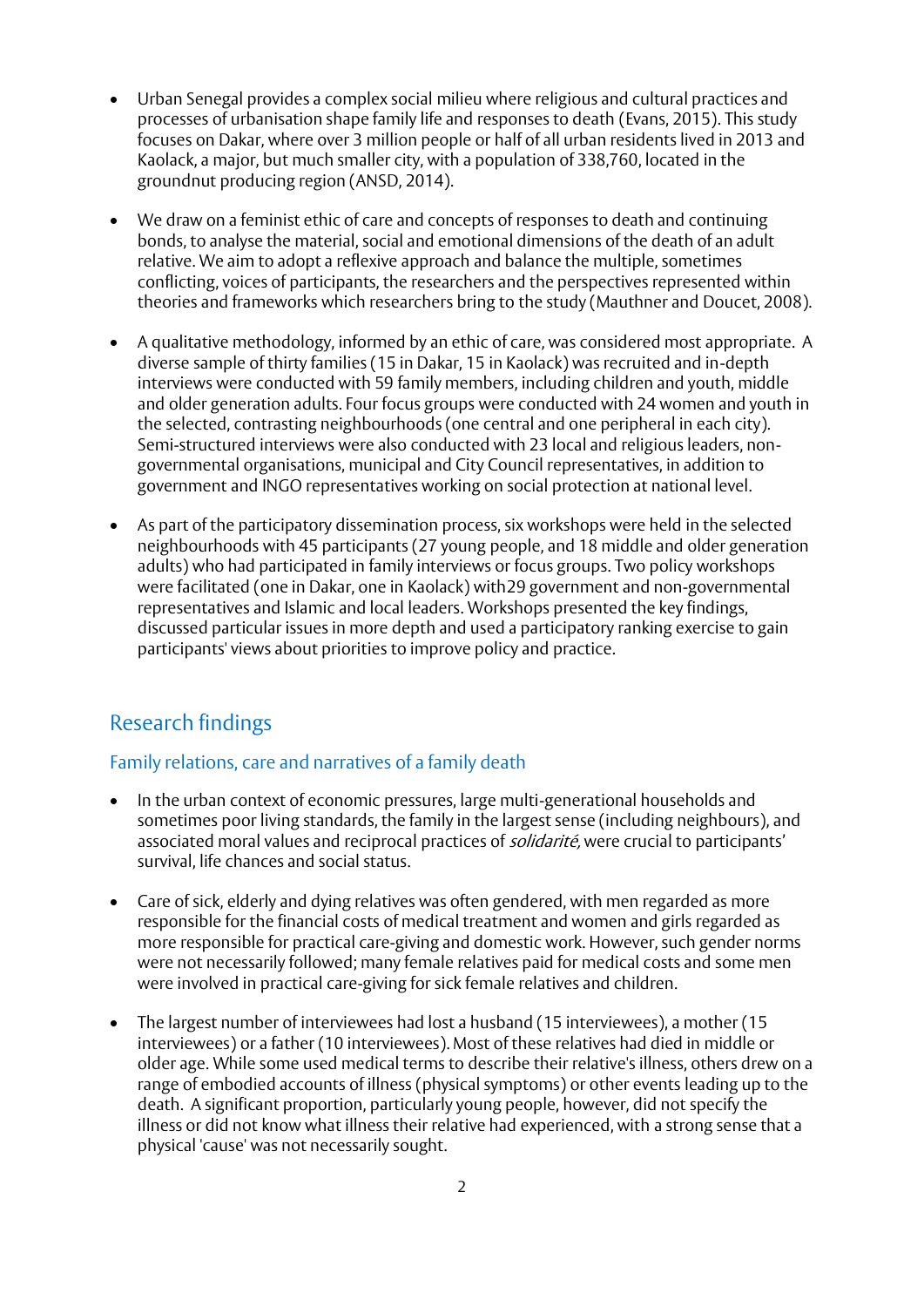Several participants drew on religious beliefs and refrains to help them accept the death, while others appeared to make sense of the death, especially untimely and accidental deaths which were a profound shock, through thinking about events and interactions with the deceased in the days before the death. Middle and older generations often placed more emphasis on 'God's Will' and religious explanations, conveying a desire to make sense of the death and accept its inevitability without question.

### Caring for the dead

- Practices and occasions to care for the dead were generally strongly framed by religion. The involvement of a wide range of relatives, neighbours and friends was critical to the immediate aftermath of the death, and arrangements and activities for the burial and funeral.
- Attendance at burials and cemeteries was strongly gendered among Muslims, with women and young children usually keeping away, while Catholic women participated and viewed the body alongside men.
- Funerals were regarded as important social and religious occasions that reflected the social standing of the deceased and their family. The observance of particular funeral days and scale of ceremonies also depended on relatives' and neighbours' means and customs related to ethnicity, as well as religion.
- Both Muslim and some Catholic women reported following strict codes of conduct during a widely recognised p eriod of widows' mourning, which could be experienced as quite restrictive. Both Muslim and Catholic women seemed to accept these customs and saw them as helpful in praying for the deceased and deepening their religious practice, whilst also fearing the consequences of not observing such practices.
- Amongst Muslims in particular, offerings of food or money to others were an important continuing practice for remembering and caring for the dead. For both Muslims and Catholics, prayers were central forms of caring, and religious anniversary events were also common forms of remembrance of the deceased.

### Impact on the living: personalised responses

- Interviewees often used the language of it being  $\hat{\theta}$  and "alone' and a sense of a 'void  $\theta$ emptiness' in their lives when describing the impact of their loss. Young people's responses were often brief. Physical effects were frequent, particularly problems with sleeping. People spoke of the particular family role their relative had played, their friendship and personal support, love and companionship.
- Dreams, a sense of the presence of the deceased, reminders, memories and photos could all be valued, but could also be a cause of fearfulness, to be avoided. Thinking often about their relative was not generally associated with fear, and many interviewees pointed to the beneficial legacy their relatives had left behind, including advice, a good upbringing, and personal characteristics and values.
- Religious beliefs formed a core framework for making sense of family deaths. Many spoke of the comfort their faith brought, and the help it provided in resigning themselves to what had happened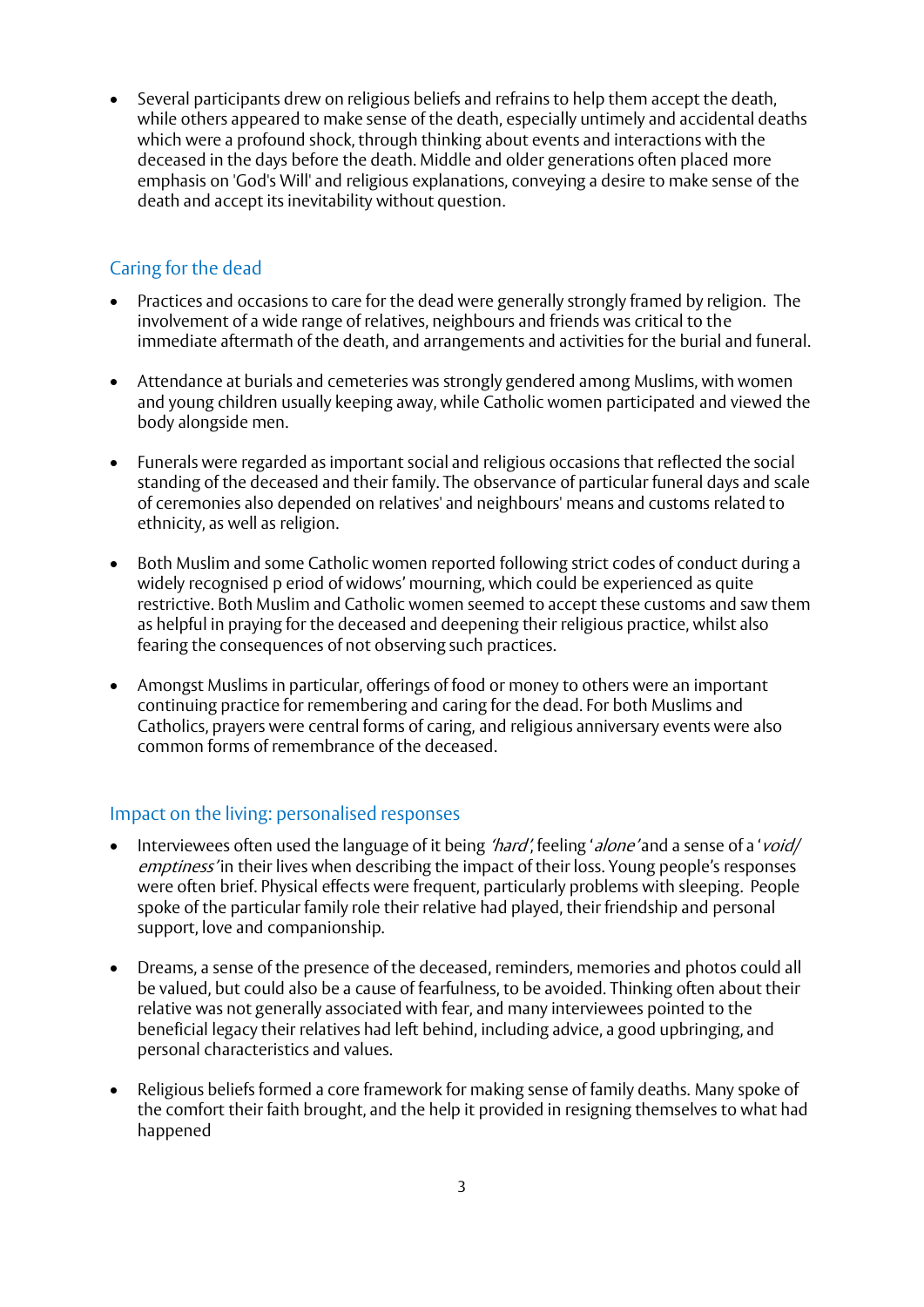- The social regulation of grief was evident, particularly regarding crying, and the need to be 'strong' in the face of practical daily problems of survival. Religious ideas could form part of this social regulation of emotions, since crying too much or too loudly was met with disapproval, and an absence of acceptance of the death might be viewed as a failure to recognise God's Will or to live up to the test of faith that was involved. This could create mixed emotional responses, as people felt an obligation to stop crying, and a need to carry on living and supporting other family members, while sometimes still feeling a profound sense of loss and pain that may be difficult to acknowledge socially.
- Many interviewees emphasised the importance of the 'the family' and the need to contribute to its 'success'. Young people emphasised that they must 'succeed' in their studies and work, so that they were able to help their families.
- Some young people identified changes in their view of life and future outlook following the death: becoming more religious, more mature, strengthening their resolve to support remaining family members. In a few instances, the death of a parent led to a perceived temporary loss of motivation and direction, which could impact negatively on young people's studies and future aspirations.

### Care of the living and family change

- In most cases, interviewees provided and received care and support from family members in adjusting to the death. For some families and individuals, the loss of income that the deceased had provided and changes in familial roles and relationships following the death led to financial difficulties and to problems for some children in continuing their schooling.
- Poorer households were more likely to suffer major disruptions such as migration in search of work or residential relocation to join another household, including child fosterage practices. Such movements may help to prevent extreme poverty but may also create emotional, social and practical difficulties for adults and children, which may be difficult to adjust to. 'Comfortable' and 'middling' households were less likely to have to make such major adiustments to their lives.
- Most interviewees reported that the deceased had very few heritable assets to pass on to family members or significant others; clothing and other small items, and sometimes furniture, were usually the only belongings, which were shared out between family members or given to others as offerings.
- Young people's, particularly daughters' caring and domestic responsibilities may increase following the death of a mother or older sibling, which may have detrimental impacts on their education. Young people also often provided emotional support to siblings and other 'bereaved' family members.
- The loss of material support, which was intrinsically bound up with the emotional impact of loss, could lead to feelings of fearfulness and even despair at how to face problems in life without a much loved relative.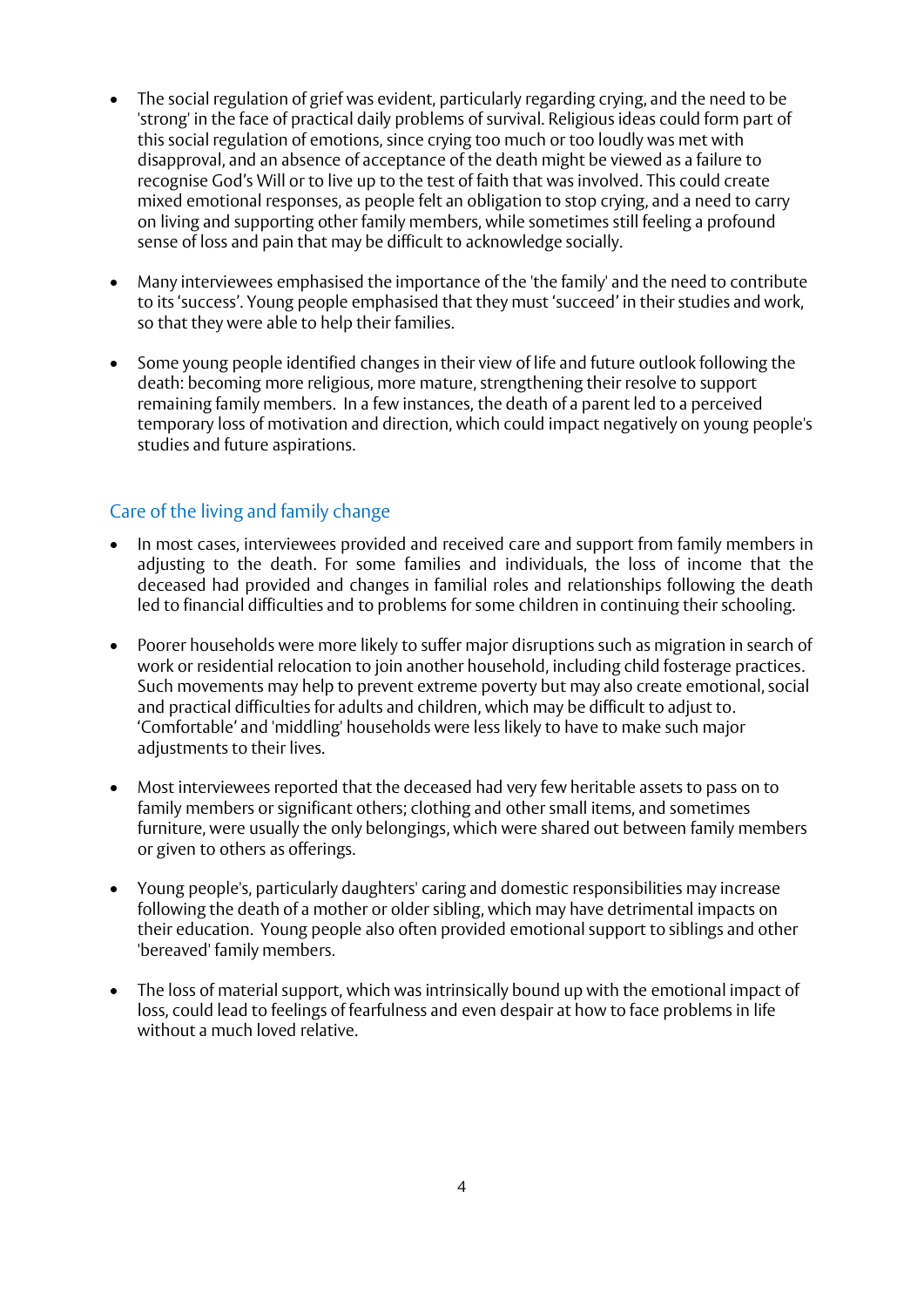### Policy and practice implications

- The vast majority of interviewees relied on their social ties and informal networks of family, friends, neighbours and colleagues for material, practical and moral/ emotional support following the death of a relative. Some also drew on informal relationships with members of local associations, local and religious leaders and members of their faith community to access support.
- Only a tiny minority of participants mentioned receiving any support or assistance from formal government or non-governmental services and most were not aware of any support services or assistance that might be available in their locality.
- Governmental and NGO representatives expressed frustration with the very limited resources available for social protection services for 'vulnerable' children and families in need. Lack of funds, alongside a lack of co-ordination and shared understanding of the target beneficiaries, undermined their ability to 'function' and do the minimum needed in their professional roles.
- Family interviewees identified a range of predominantly material support needs following a death, focused on children's educational costs, sufficient food, assistance to find work, financial assistance and access to housing. A few young people and older generations identified a need for moral/ emotional support and some young people emphasised the need for advice, which many felt they lacked following the death of their parent.

## Conclusion

- This study has revealed how the material, social and emotional dimensions of death are intrinsically interwoven, which suggests the need to be particularly attentive to relational selves, emotions and the socio-economic, cultural and religious context. Religion could be a source of great comfort and appeared to help people to accept the death, as well as being a potential source of tension.
- The research suggests the need to take account of family and community *solidarité* as crucial sources of reciprocal informal support in urban environments, while also recognising the limits of such resources. Informal mechanisms of social solidarity beyond the family and neighbours, based on ethnic, religious or community networks, women's and youth associations or civil society organisations, were particularly important for poorer families and those of minority ethnicities or religious affiliations, who often had less extensive family ties to draw on. Strengthening informal associations and networks may help to support to families in need in low-income urban neighbourhoods. Such sources of support may be increasingly important within the context of rapid urbanisation, which is perceived to coincide with a declining sense of solidarité.
- We hope that this research has provided in-depth insights into a particular 'family trouble' (Ribbens McCarthy et al, 2013) - the death of an adult relative - from a gendered and intergenerational perspective, which unsettles taken-for-granted assumptions, policies and practices regarding support for 'bereaved' children and families, whether in the context of Senegal, West Africa or cross-culturally.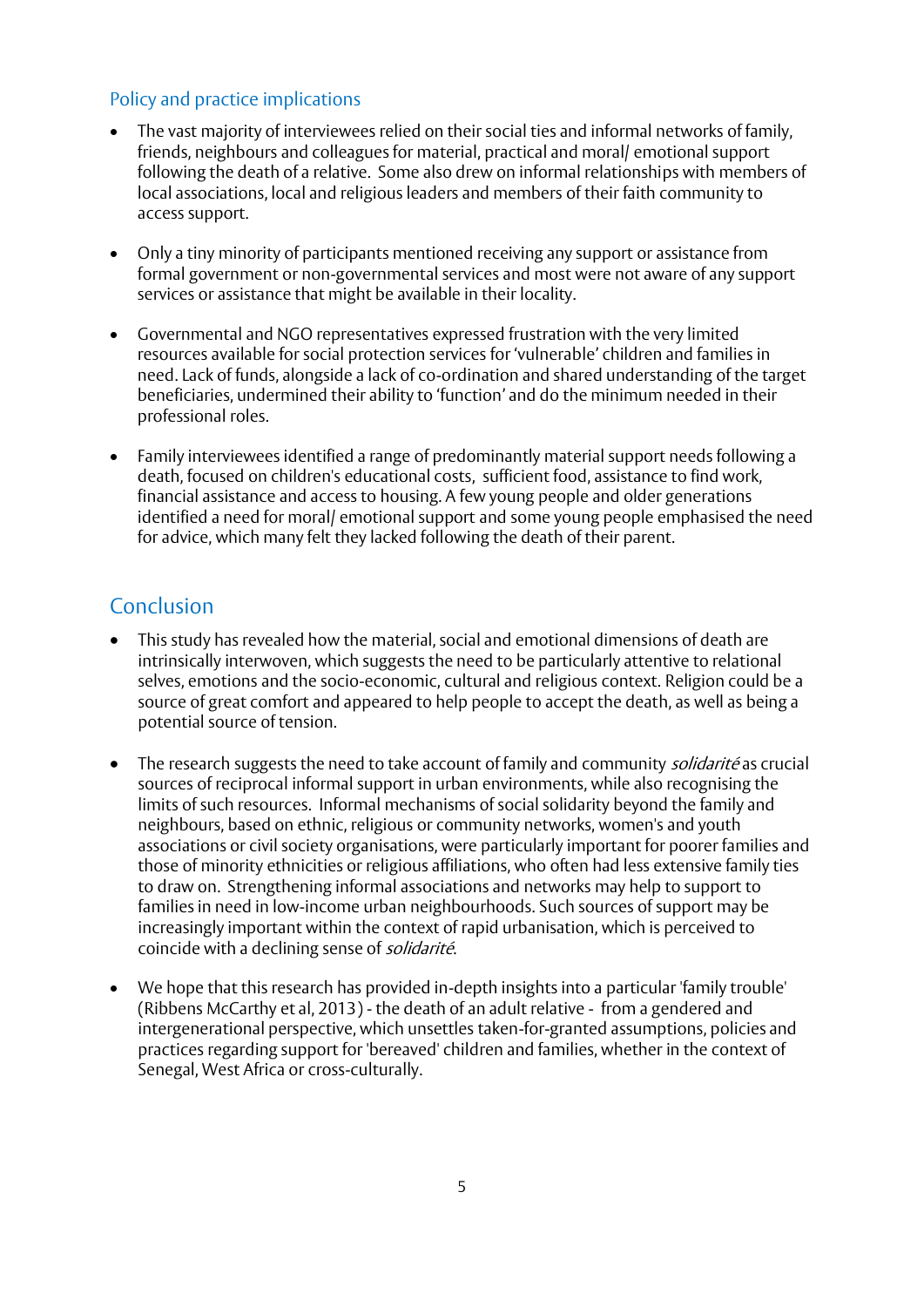## Policy and practice recommendations

The research calls for **an ethic of care** that recognises and values the social reproductive work of care and the complex interdependencies of relational selves, alongside material-emotional responses to death and the wider religious, cultural and socio-economic context.

Our overall messages for policy and practice, confirmed through the participatory dissemination process, focus on the need to:

#### **1. Consider the death of a relative as a potential criterion for vulnerability when targeting cash transfers and other social protection services to poor families**

There was considerable consensus among community members and policymakers and practitioners that, alongside indicators of poverty, **vulnerability criteria should include orphaned children and youth, widows (particularly those who were in polygamous unions) and widowers with young children, as well as other female-headed households with young children**. Efforts to tackle governance issues and greater co-ordination among policymakers, practitioners and community members are needed to develop a shared understanding of the diverse circumstances of children and families who may be regarded as 'vulnerable' and in need of support.

#### **2. Improve access to healthcare and alleviate the costs of care for sick and dying relatives**

Many participants struggled to pay for the high costs of healthcare for sick and dying relatives, which could result in delays seeking medical treatment. **Improving access to healthcare was one of the most important priorities** for community participants and policy and practice professionals alike. In addition, p**oor communication between healthcare professionals and patients' relatives**, especially gender discriminatory attitudes, alongside people's respect for authority figures such as doctors and other educated professionals, could hinder informationsharing about diagnoses and the care patients needed and prevent access to available healthcare support. The dangers of a lack of trust and poor communication between healthcare professionals and community members have been revealed in the recent Ebola crisis (Anoko, 2015).

#### **3. Raise awareness of social services and assistance available to poor families, make services more accessible at local level, and improve governance issues in the allocation of resources to target groups**

The minimal government assistance that is currently available for 'vulnerable groups' through local social service centres in urban areas of Senegal and the lack of trained personnel and logistical problems, such as a lack of transport, severely undermine the capacity of social workers and those responsible for social action and support services to do their job. Although some school and university bursaries were reported to be available to orphaned young people, no interviewees had received such support or knew how to access it. Similarly, there was almost unanimous scepticism among family interviewees, focus group participants and local and religious leaders about whether any available government or NGO resources would meet the intended beneficiaries. This calls for urgent action to **build the capacity of social workers, schools, universities and other social support services to provide more inclusive and transparent social and educational support** for children, young people and families living in poverty who have experienced the death of an adult relative.

These policy and practice recommendations relate to a broader concern highlighted by the research for development agencies, policymakers and practitioners globally to recognise **the**